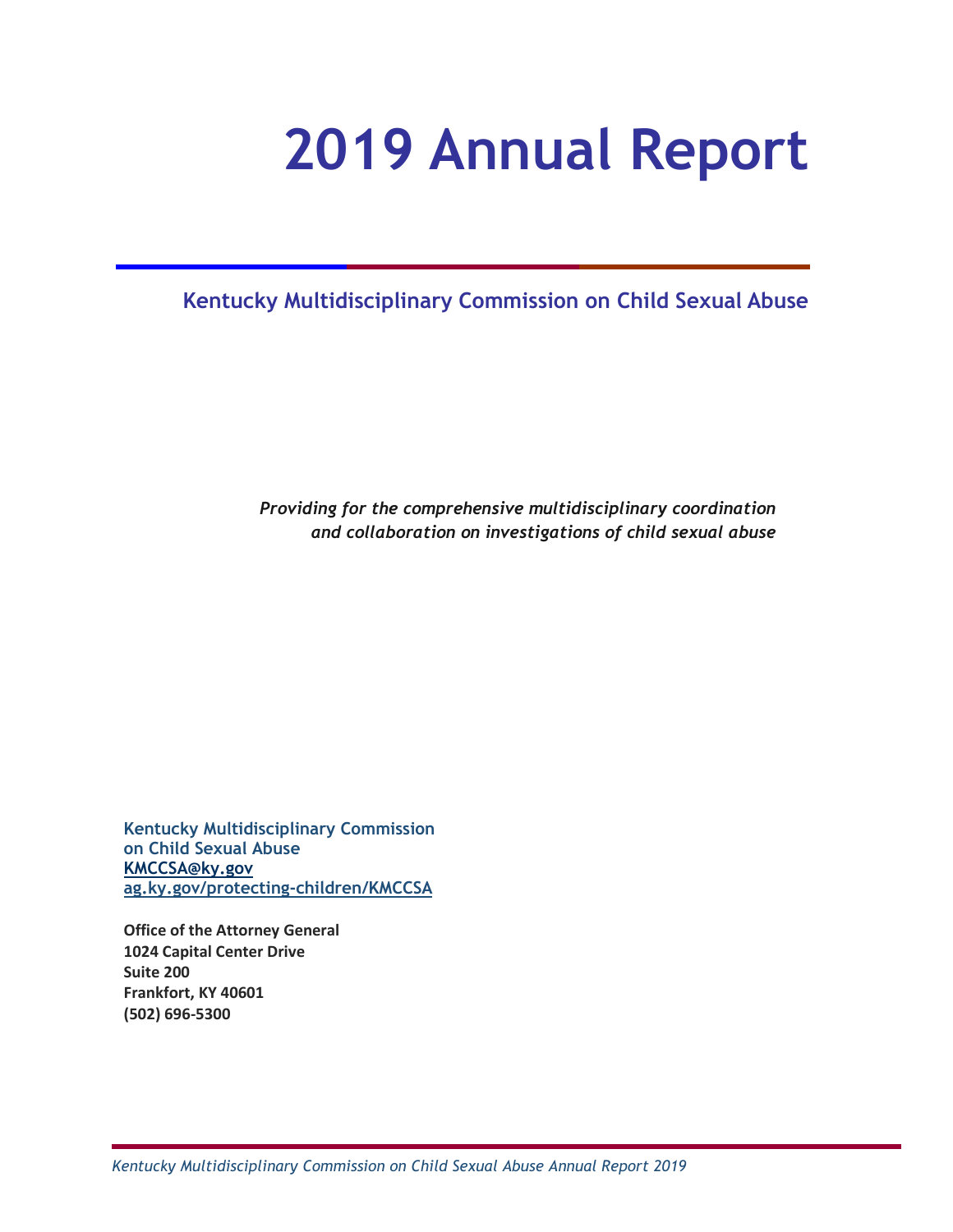#### **EXECUTIVE SUMMARY**

The Kentucky Multidisciplinary Commission on Child Sexual Abuse works to ensure that every instance of child sexual abuse and child sex trafficking in the Commonwealth is investigated using a multidisciplinary approach. The Commission serves as a statewide support to local multidisciplinary teams (MDTs). Per KRS 431.600(1), "Each investigation of reported or suspected sexual abuse of a child shall be conducted by a specialized multidisciplinary team . . ." Local MDTs are groups of local professionals who work together in a coordinated and collaborative manner to ensure an effective response to child sexual abuse.

There are many advantages to utilizing an MDT approach to the investigation of child sexual abuse allegations. Through the utilization of local MDTs, local professionals can coordinate investigations to result in better outcomes in the court system. Collaboration among local MDT members provides both for more immediate and long-term safety and security for the child. Additionally, utilizing the MDT approach provides a holistic, trauma-informed support system to assist the child and family in the healing process.

## **I. INTRODUCTION**

Local MDTs are statutorily obligated to conduct investigations of reported or suspected sexual abuse and sex trafficking of a child. KRS 431.600. Local teams should operate under a protocol approved by the Commission.

## **A. What is Child Sexual Abuse?**

In Kentucky, the statutes define child sexual abuse and exploitation as harm to a child's health or welfare by any person that occurs or is threatened through non-accidental sexual contact. KRS 15.900(2). This definition includes violations such as rape, sodomy, incest, indecent exposure, and the use of a minor in a sexual performance.

## **B. What is Sex Trafficking of a Child?**

In Kentucky, children are victims of sex trafficking when they are engaged in commercial sexual activity. KRS 529.010. Unlike adults, children engaged in commercial sexual activity are victims of sex trafficking without regard as to whether the child's involvement is due to force, fraud, or coercion by another.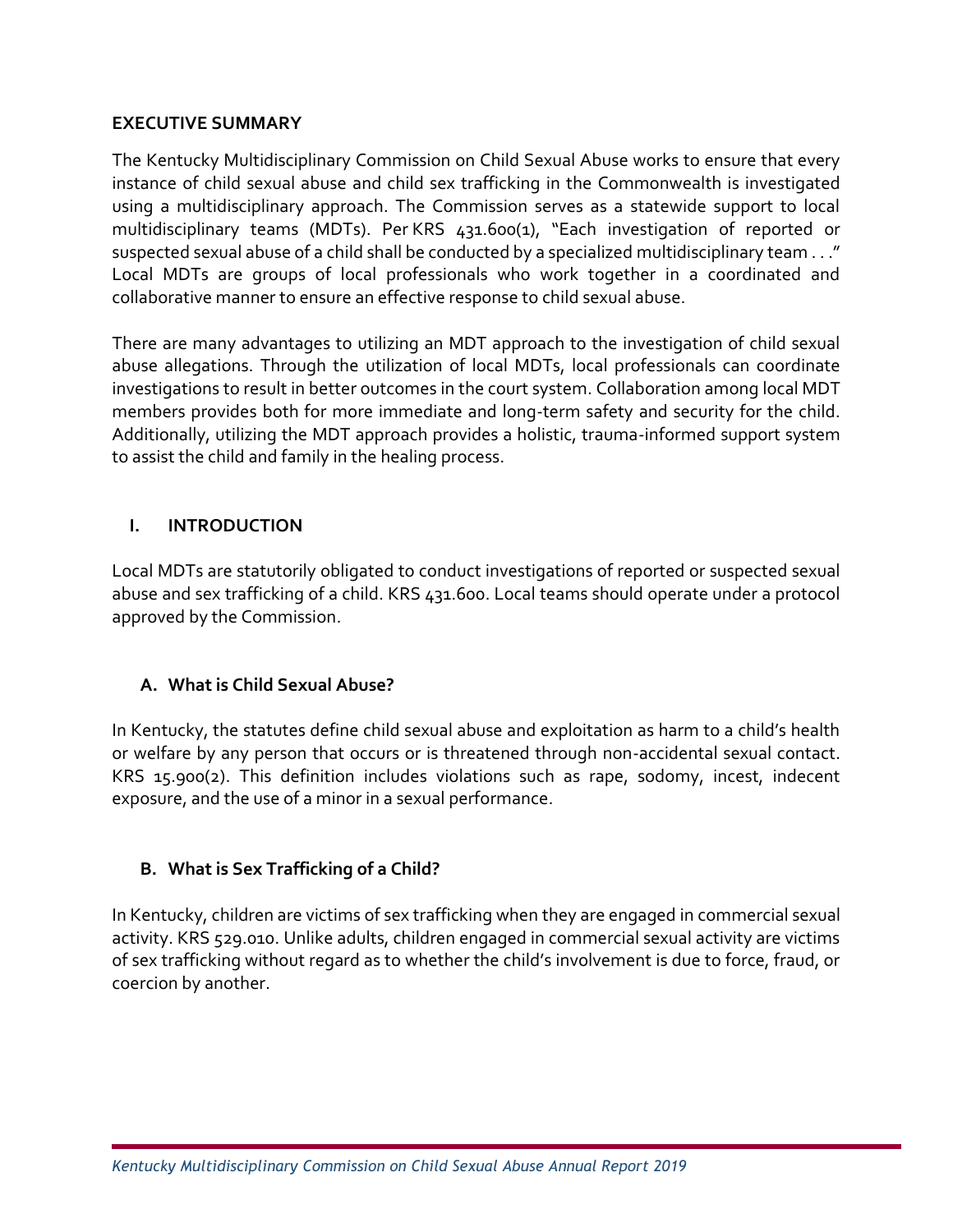#### **II. KENTUCKY MULTIDISCIPLINARY COMMISSION ON CHILD SEXUAL ABUSE**

#### **A. Membership**

The Kentucky Multidisciplinary Commission on Child Sexual Abuse is composed of members from:

- Department for Community Based Services
- Department for Behavioral Health, Developmental and Intellectual Disabilities
- Department of Kentucky State Police
- Department of Education
- Attorney General's Office
- Administrative Office of the Courts
- Therapist providing services to sexually abused children
- Commonwealth's Attorney
- School counselor, school psychologist, or school social worker
- Children's Advocacy Center
- Physician
- Former victim of a sexual offense or a parent of a child sexual abuse victim
- Law enforcement officer who is a detective with specialized training in conducting child sexual abuse investigations

Caroline Ruschell, Executive Director of Children's Advocacy Centers of Kentucky serves as the Commission's chairperson.

The multidisciplinary composite of the Commission's membership is representative of the best practice that local MDTs also collaborate and investigate child sexual abuse cases in a multidisciplinary manner. Working together promotes resiliency in child sexual abuse victims and strengthens agencies' independent effectiveness. MDT members are better able to participate as an active, contributing member when their supervisors and agencies are supportive of the work of the MDT.

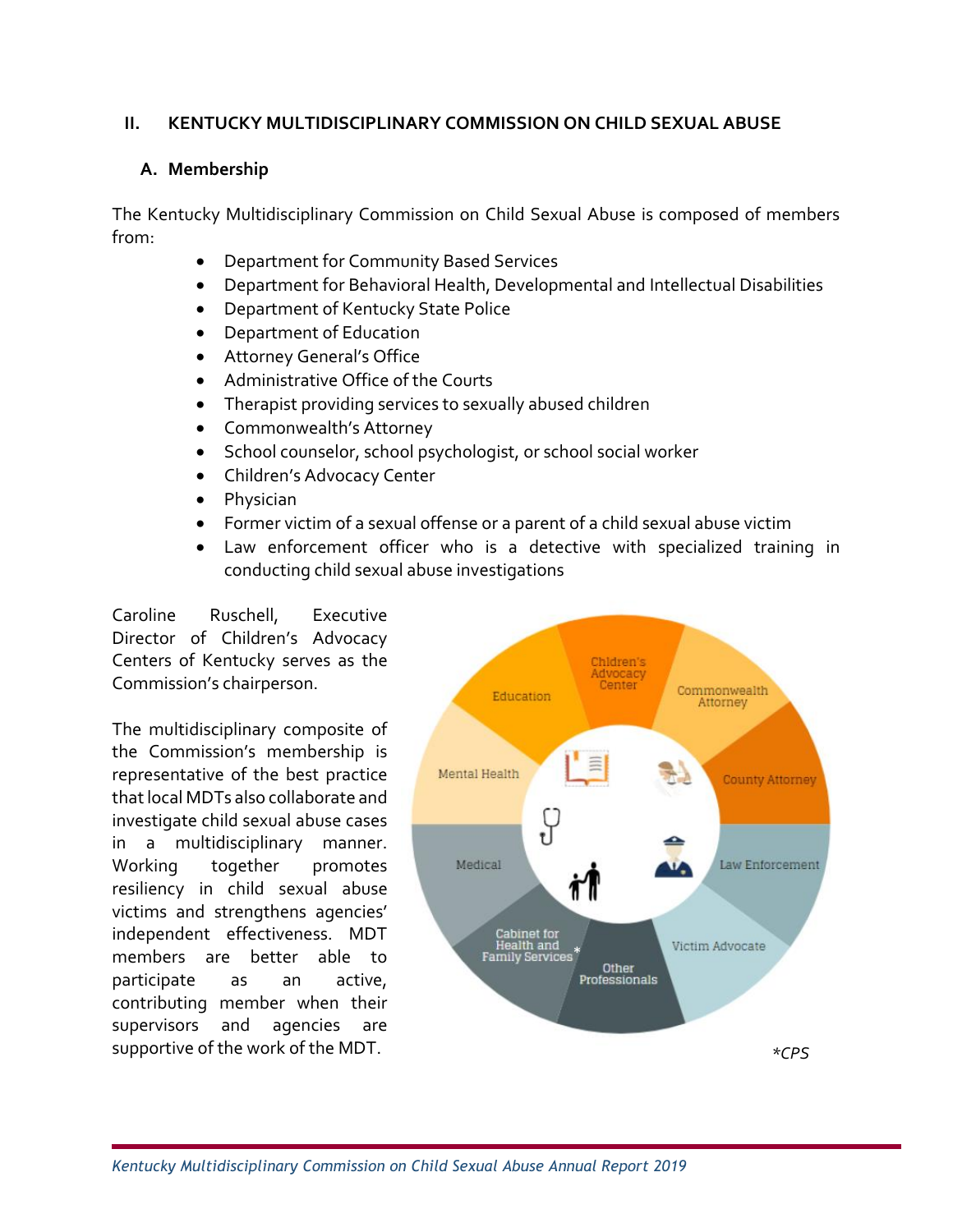When members actively participate, communicate effectively, demonstrate understanding and respect for each other's roles and limitations, and appreciate the perspectives of other team members, MDT meetings become a more valuable tool and asset for victims, professionals, and the community.

# **B. Model Protocol**

The Commission issues model protocols for local MDTs and reviews their protocols for approval. In 2015, the Commission issued a new model protocol template based on best practices. In 2018, the Commission revised the model protocol template pursuant to regulatory changes. A copy of the most recent model protocol template can be found [here.](https://ag.ky.gov/protecting-children/KMCCSA)

Currently, 84 of the Commonwealth's 120 counties are operating under an approved protocol. To check on the status of your local MDT's protocol, email [KMCCSA@ky.gov.](mailto:KMCCSA@ky.gov)



The most common deficiency among submitted protocols is lack of sufficient signatures. Local MDTs are encouraged to revise their protocol annually to reflect the unique characteristics of their community and submit changes to the Commission for approval.

# **C. Data Collection**

The Commission collects data on the operation of local MDTs. In an effort to collect this data efficiently, the Commission revised its Data Collection Tool and is provided at the end of this Annual Report. Local MDTs should submit the Data Collection Tool form to [KMCCSA@ky.gov](mailto:KMCCSA@ky.gov) annually each fiscal year.

# **D. A Look Inside Kentucky's MDTs**

It is the belief of the Commission that all child victims meeting criteria for an MDT response, should have one. **In state fiscal year 2019, MDTs in Kentucky reviewed a total of 22,828 cases. This is a 16.4% increase from 2018, when the total number of cases reviewed was 19,608.**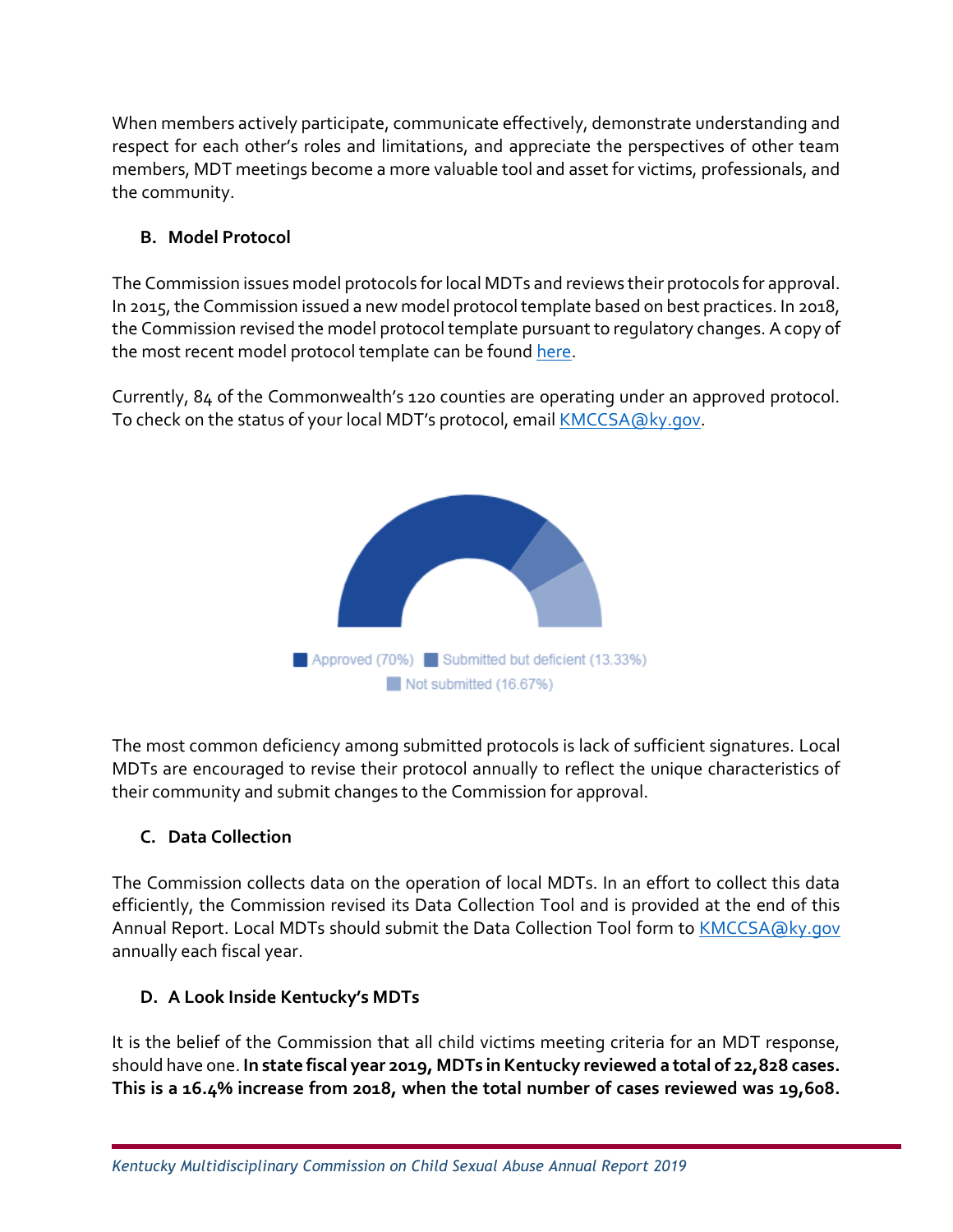This does not necessarily mean that the number of abuse cases went up, but it does mean that more abuse cases deserving an MDT review – received one. The Commission would like to express our appreciation and support of our teams for this accomplishment.

Ensuring that a child's case is added to the agenda for an MDT case review meeting is an important first step, but it does not tell the whole story. We must take the analysis a step further to understand more about the extent to which a child victim and their family are receiving quality services. For this, we turned to a survey tool used by Kentucky's Children's Advocacy Centers titled the Outcome Measurement System (OMS).

During SFY2018, 10 of Kentucky's 15 Children's Advocacy Centers administered 227 surveys to MDT members. The tool allows team members to rank "strongly agree" to "strongly disagree" on a series of statements about the operations of their team. The tool also allows team members to provide anecdotal comments. The following outline includes highlights extracted from an analysis of these surveys:

# *i. Team Concept May Be Isolated To Case Review Meetings*

A common theme from reviewing survey responses is the notion that MDT = Case Review Meeting. Instead of looking at the team as a group that operates together throughout the investigation, many team members believe that the team concept only applies to the few hours each month that they are together reviewing cases. This is evident from the language that team members use when they refer to case review meeting as "going to MDT" "scheduling MDT."

# *ii. Overall Strong Belief In The Model*

Over 95% of the survey respondents indicated that their agency was supportive of the MDT model. And, nearly 97% of the respondents indicated that they believe that clients benefit from the MDT response.

# *iii. Team Meetings Are Not Viewed As Useful When Members Fail To Participate*

Despite the strong belief in the model, the statistics were a little weaker when it comes to the operation of case review meetings. Most respondents agree that team meetings are a good use of time, however, only 58% "strongly agree" with this statement. Similarly, 58% "strongly agree" with the statement "team meetings help me with my work."

One respondent commented that team meetings "would be more helpful to have more conclusive decisions." Another stated that the meetings "would be more productive if everyone there who had knowledge and participated." Many of the comments regarding the effectiveness of meetings seemed to stem around the challenges associated with bringing all members to the table and having active participation from each of them.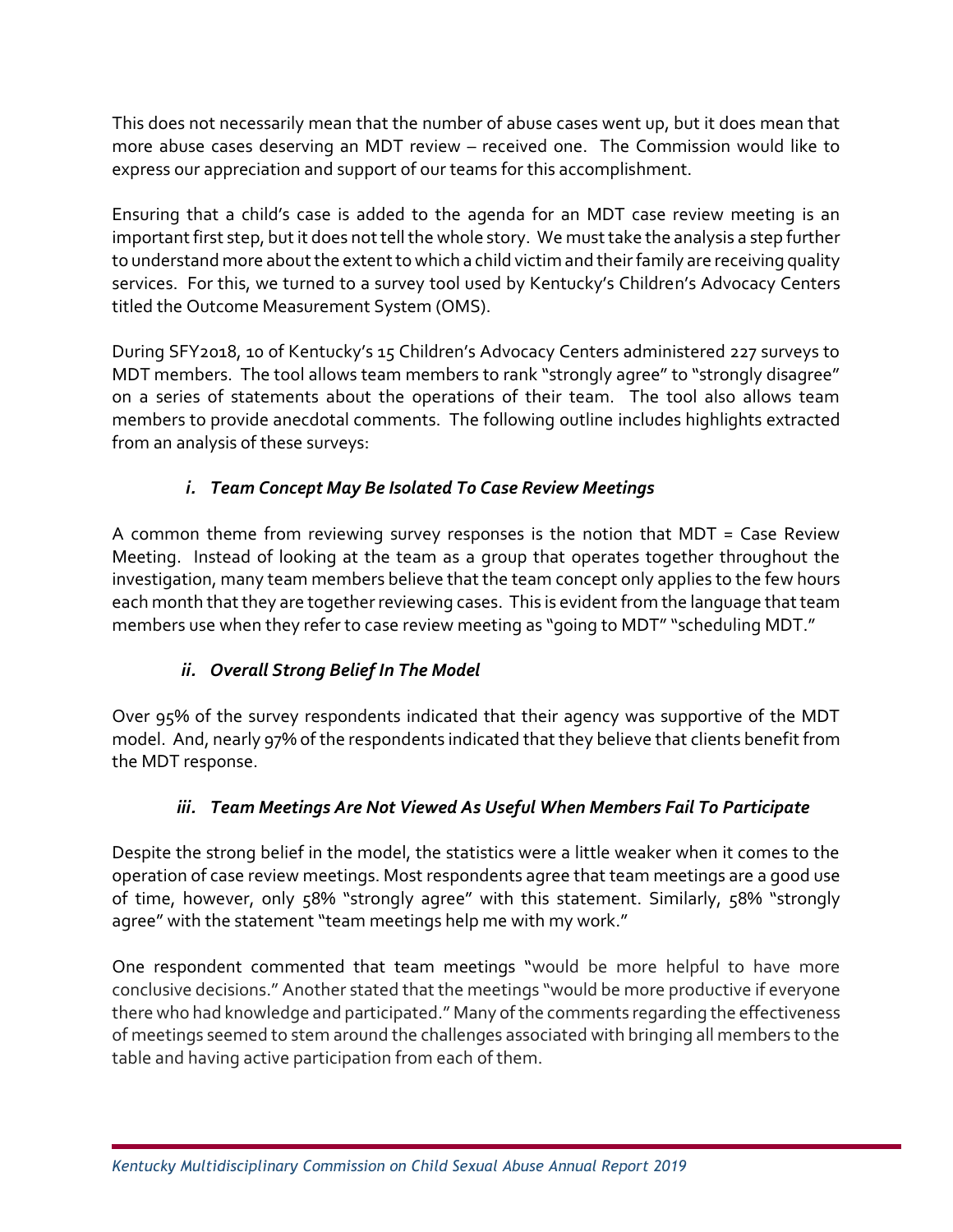### *iv. Members Become Frustrated When They Believe the Team Does Not Understand Their Role*

One of the benefits of the MDT model is the opportunity to provide education on the roles and responsibilities of each other team member. This helps foster better collaboration and results in better outcomes for children.

While most team members believe that the other members understand their role, for those that don't, it appears to be a source of frustration. One respondent noted, "I think if the other team members better understood my organization's role in the meetings they would turn to us more often." Another stated, "It is often misunderstood the role of investigator as a DCBS and law enforcement."

# **E. Charting the Future**

Researchers from the University of Texas published a report titled "Charting the Future of Multidisciplinary Teams." The research was done in collaboration with the Children's Advocacy Center coalition in Texas and provides us with a comprehensive analysis of multidisciplinary teams (MDTs).

The Commission strongly encourages local MDT members, policy makers and other stakeholders to consider the findings and recommendations from this report and keep them front of mind when drafting policies and legislation related to our child welfare system. An excerpt from the report is highlighted below:

*Based on our triangulation of this data, four prominent themes emerged about what shapes MDT effectiveness (both in terms of existing practices associated with strong case development and outcomes as well as existing barriers to effective collaboration and information sharing):* 

- *Social support predicts resilience and positive case outcomes. We found positive case outcomes for child abuse investigations are associated with strong MDTs. At the same time, this social support not only leads to improved case outcomes but expressly allows MDT members to carry out their work more effectively and to have more longevity in their careers within an agency.*
- *Institutional barriers weaken MDTs. Institutional support strengthens MDTs. A number of structural and professional barriers exist inside the various partner agencies. These institutional barriers may serve to systematically weaken team processes and create impediments for team members' full participation on the MDT. When partner agencies support the model, MDTs are more effective.*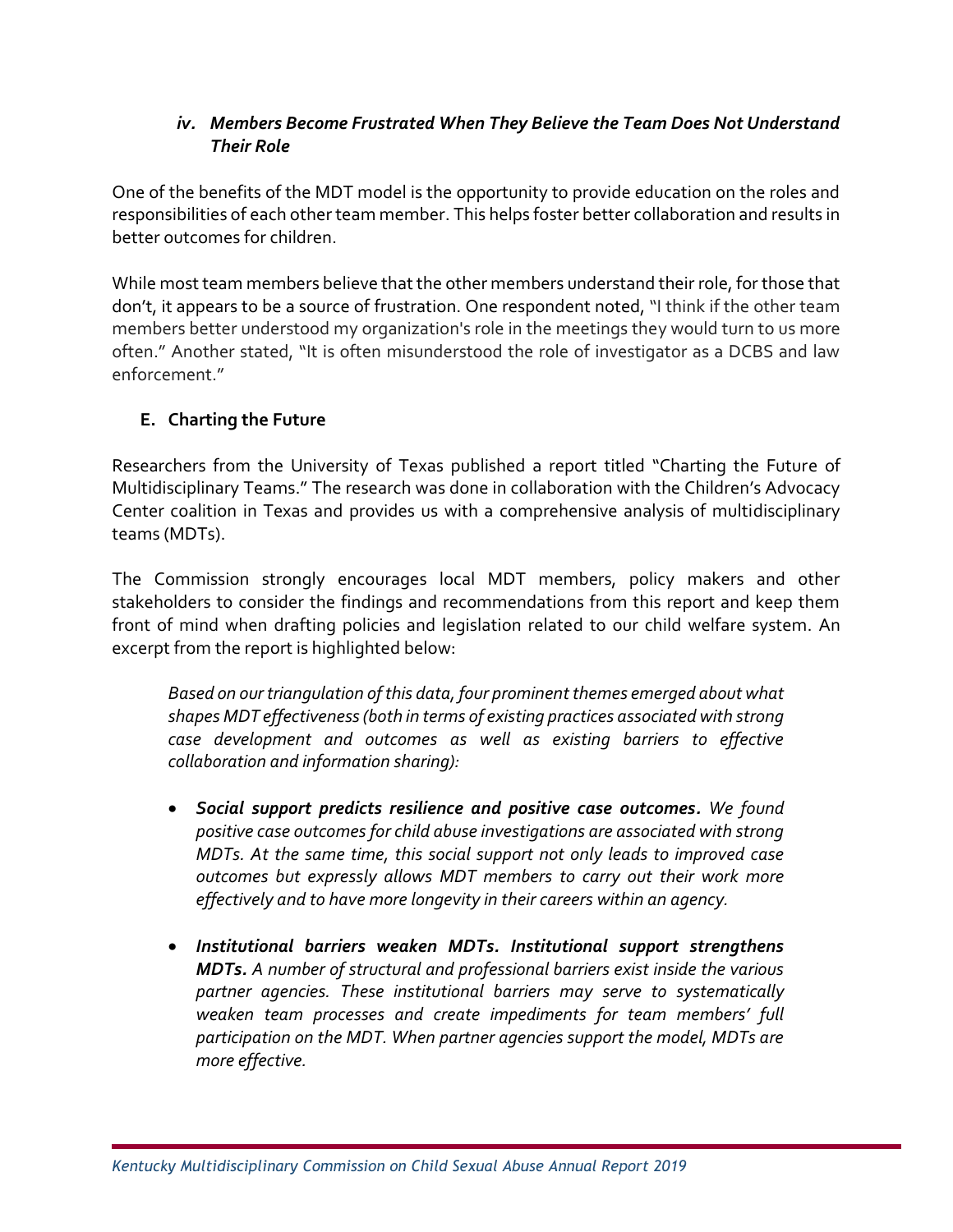- *Proximity facilitates information sharing and collaboration. Proximity served as a powerful predictor of information sharing, collaboration, and identity, and diminished barriers associated with professional identity. Physical distance increased these barriers and reduced the ease of information sharing and collaboration.*
- *MDT coordination staff dedicated to MDT support and coordination are a valuable resource to improve case outcomes. MDT members expressed positive effects that accrue based on the work and assistance of the CAC MDT coordination staff. . . .*

*These findings point to several key recommendations to strengthen the MDT Model moving forward:* 

- *In order to secure greater participation from partner agencies, highlight the multiple benefits of partner support for the MDT model, including reduced burnout and increased resilience, social support, and intent to stay.*
- *In order to increase attendance rates across partner agencies, consider innovations to case review/staffing meetings that make participation easier and offer multiple benefits.*
- *Given the high caseload and turnover rates of certain MDT partners (especially CPS) build redundancy of training materials by having multiple places for members to access materials (including informal and formal means) as well as multiple levels of detail (from quick overview to comprehensive instructions).*
- *Create consistency in messaging about the role of MDT Coordination staff.*

Charting the Future of Multidisciplinary Teams: Report on the MDT Model, (May 2017).

| Kentucky Multidisciplinary Commission on Child        | KMCCSA@ky.gov                                    |
|-------------------------------------------------------|--------------------------------------------------|
| <b>Sexual Abuse</b>                                   | https://aq.ky.gov/protecting-children/KMCCSA     |
| Office of Child Abuse and Human Trafficking           | (502) 696-5300                                   |
| Prevention and Prosecution,                           | https://aq.ky.gov/                               |
| Kentucky Office of the Attorney General               |                                                  |
| <b>Child Sexual Abuse and Exploitation Prevention</b> | icareaboutkids@ky.gov                            |
| Board                                                 | https://icareaboutkids.ky.gov/Pages/default.aspx |
|                                                       | https://aq.ky.gov/protecting-children/CSAEP      |
| <b>Children's Advocacy Centers of Kentucky</b>        | https://cackentucky.org/                         |
|                                                       |                                                  |
| Kentucky Cabinet for Health and Family Services       | https://chfs.ky.gov/Pages/index.aspx             |
| <b>Kentucky State Police</b>                          | http://kentuckystatepolice.org/                  |
|                                                       | KSP.webmaster@ky.gov                             |
|                                                       | (502) 782-1800                                   |

#### **III. RESOURCES**